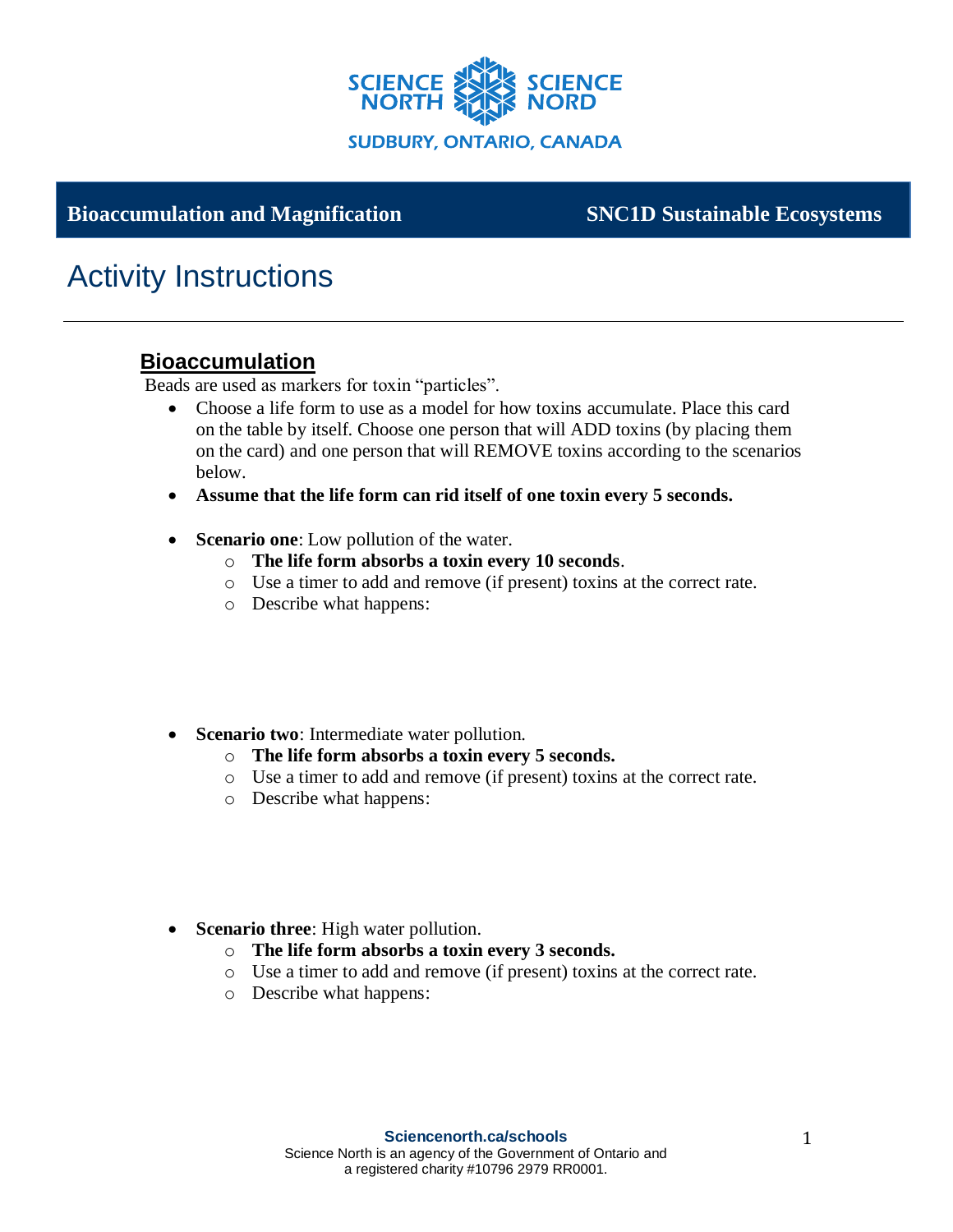#### **The Food Web**

- Lay out all the life form cards.
- Use skewers to show which animals consume which other animals or plants.
- HINT: Place plants on one end of the table and the top predators on the other end of the table. Arrange the other life forms between them. If necessary, rearrange cards as you go to make the connections easier to show.

## **Biomagnification / Bioamplification**

- Place one marker on each of the lowest level life forms.
- Now look at each life form in the food web, moving up from the bottom to the top:
	- o Count how many markers are on the lifeform being consumed. Use this number to add toxin markers to the consumer. They will receive toxin markers from multiple lifeforms in the lower trophic level.
	- o Keep moving through the web until you reach the end of each branch.
	- o Describe what happens:

#### **Further investigation:**

- In reality, each **higher level consumer eats MANY lower level producers**. In this scenario, add two or three toxin markers to the consumer for every one marker that it gets from a lower level producer.
- What differences do you notice compared to the initial model? Describe what happens: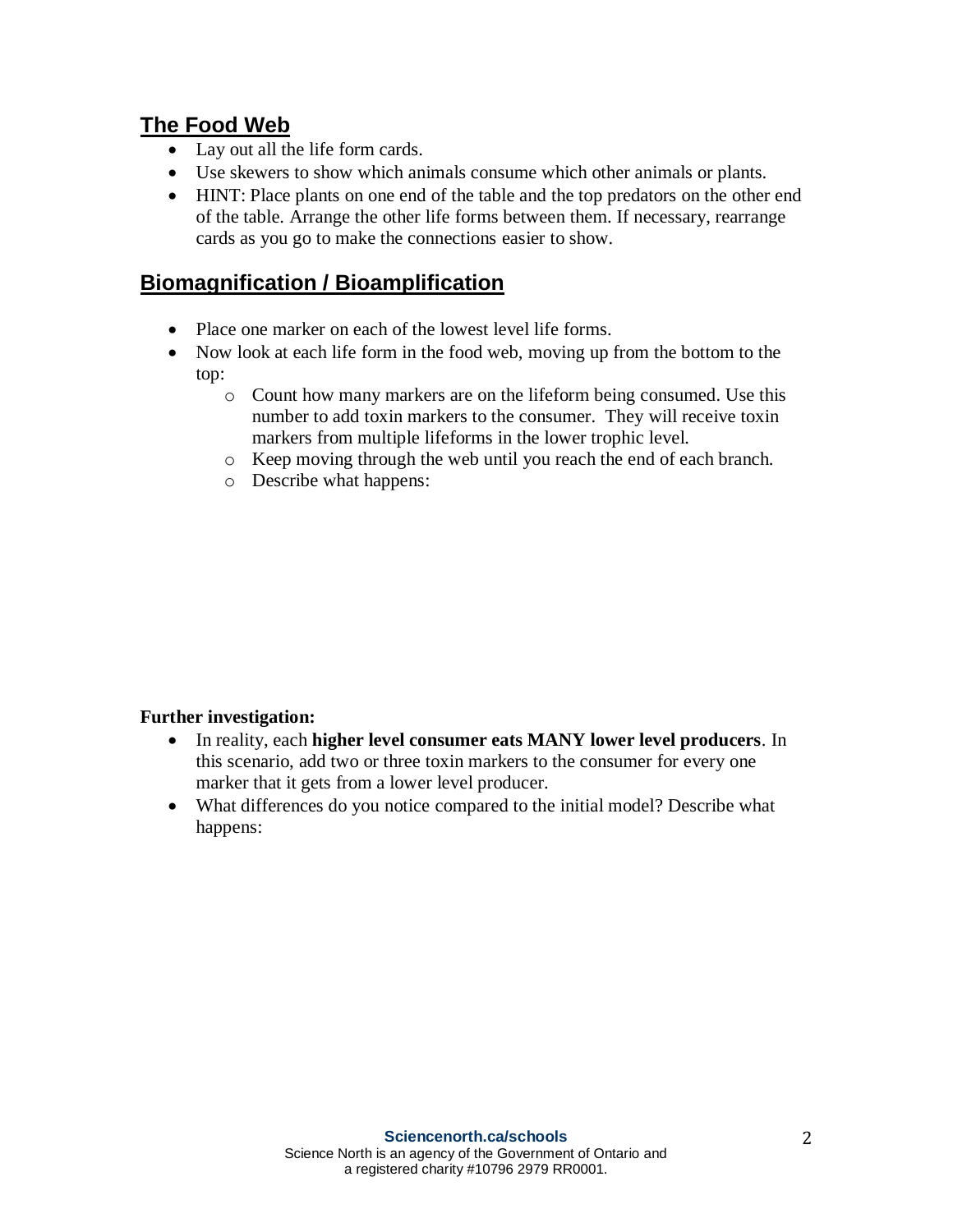# **Examples of Food Webs:**

# **FOOD WEB IN TERRESTRIAL AND AQUATIC ECOSYSTEM**



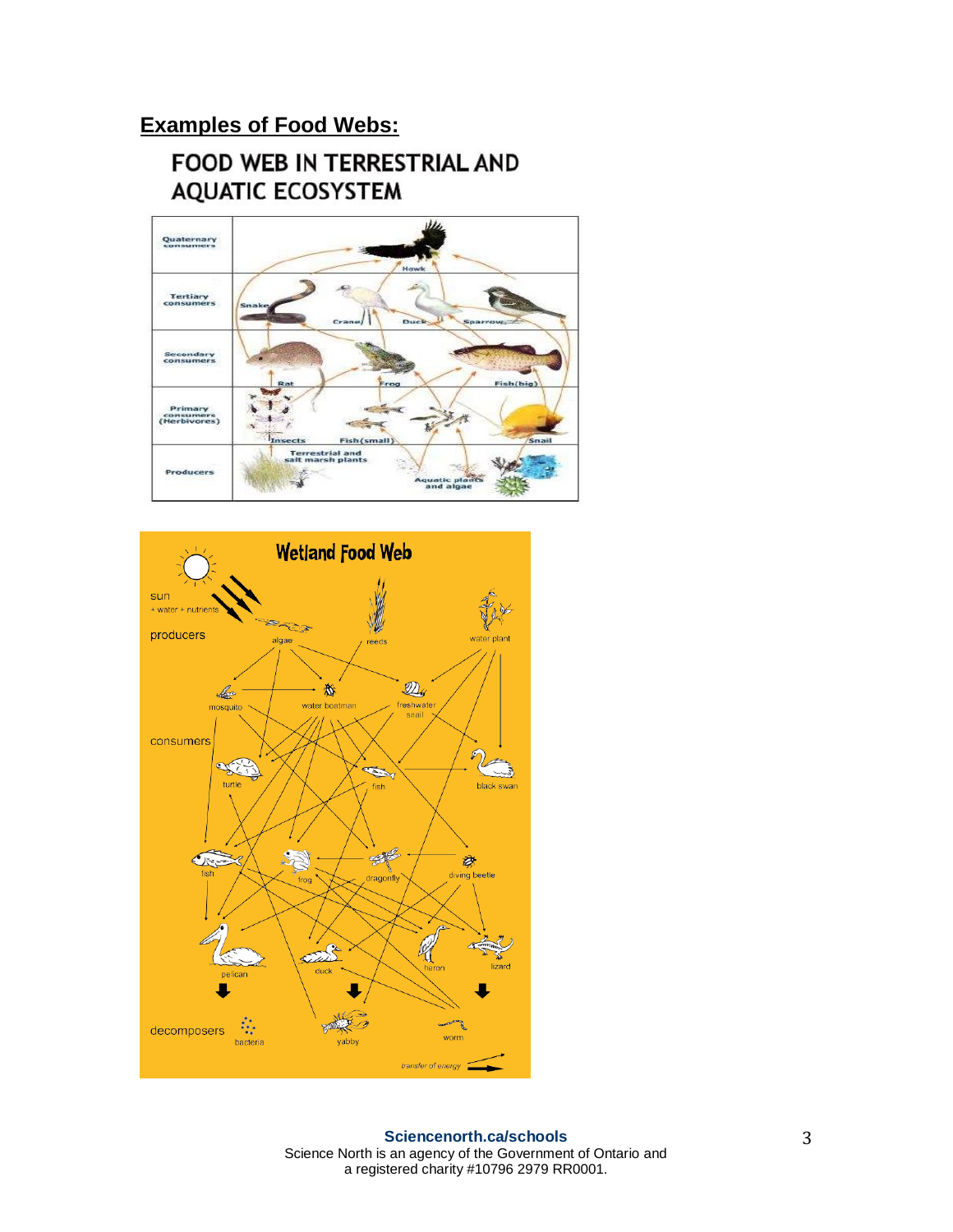#### **Example of a foodweb:**



This is an example of a student food web. Note that a few animals for which cards are included are not used in this example.